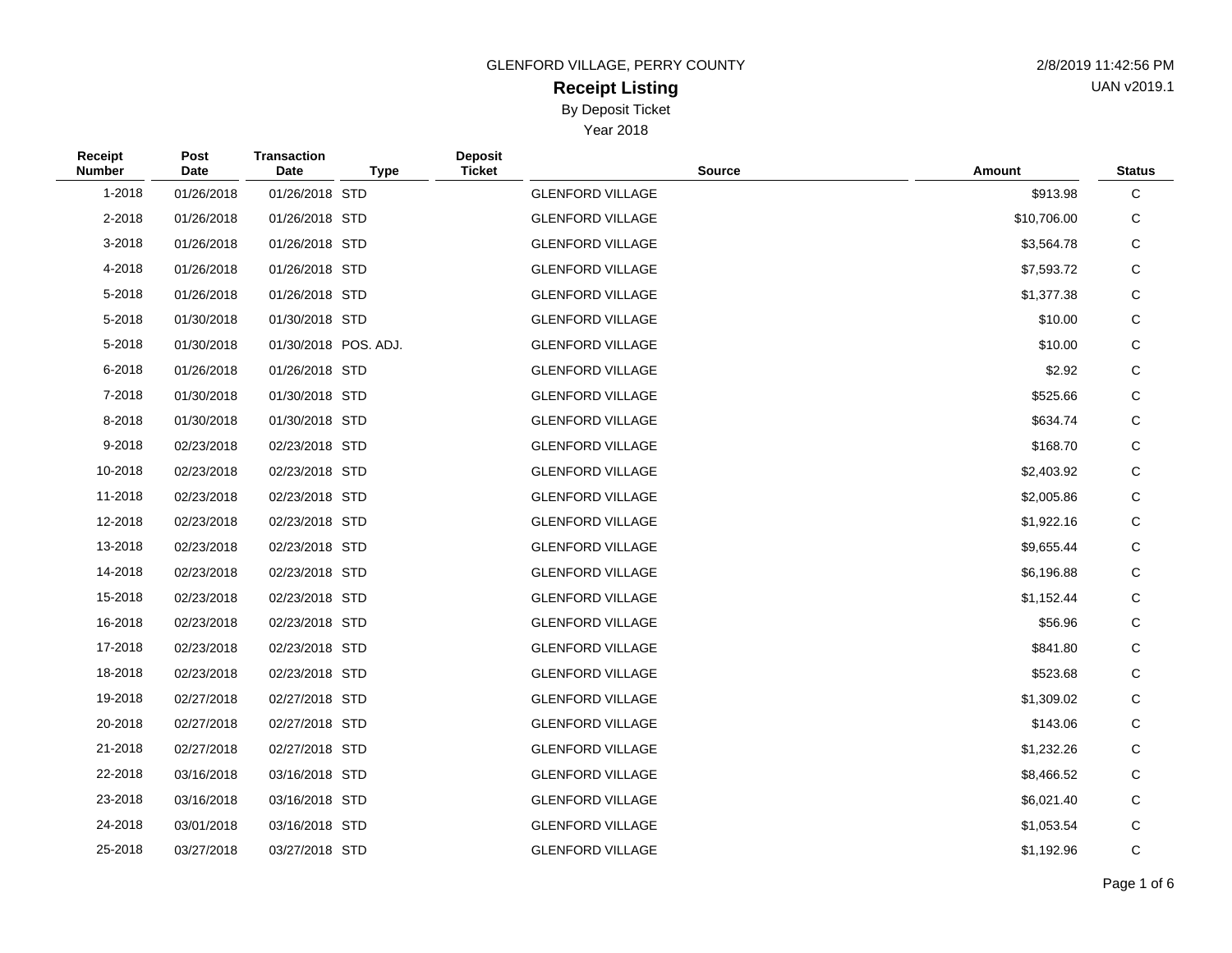GLENFORD VILLAGE, PERRY COUNTY

## **Receipt Listing** By Deposit Ticket

Year 2018

| 2/8/2019 11:42:56 PM |
|----------------------|
| UAN v2019.1          |

| Receipt<br><b>Number</b> | Post<br>Date | <b>Transaction</b><br>Date | <b>Type</b> | <b>Deposit</b><br><b>Ticket</b> | <b>Source</b> | Amount      | <b>Status</b> |
|--------------------------|--------------|----------------------------|-------------|---------------------------------|---------------|-------------|---------------|
| 26-2018                  | 03/27/2018   | 03/27/2018 STD             |             | <b>GLENFORD VILLAGE</b>         |               | \$7,623.34  | C             |
| 27-2018                  | 03/27/2018   | 03/27/2018 STD             |             | <b>GLENFORD VILLAGE</b>         |               | \$990.44    | C             |
| 28-2018                  | 03/27/2018   | 03/27/2018 STD             |             | <b>GLENFORD VILLAGE</b>         |               | \$998.40    | C             |
| 29-2018                  | 03/31/2018   | 03/31/2018 STD             |             | <b>GLENFORD VILLAGE</b>         |               | \$530.00    | C             |
| 30-2018                  | 04/27/2018   | 04/27/2018 STD             |             | <b>GLENFORD VILLAGE</b>         |               | \$20,142.44 | C             |
| 31-2018                  | 04/27/2018   | 04/27/2018 STD             |             | <b>GLENFORD VILLAGE</b>         |               | \$1,045.46  | C             |
| 32-2018                  | 04/27/2018   | 04/27/2018 STD             |             | <b>GLENFORD VILLAGE</b>         |               | \$1,882.74  | C             |
| 33-2018                  | 04/27/2018   | 04/27/2018 STD             |             | <b>GLENFORD VILLAGE</b>         |               | \$9,069.10  | $\mathsf C$   |
| 34-2018                  | 04/27/2018   | 04/27/2018 STD             |             | <b>GLENFORD VILLAGE</b>         |               | \$1,258.30  | C             |
| 35-2018                  | 04/27/2018   | 04/27/2018 STD             |             | <b>GLENFORD VILLAGE</b>         |               | \$8,018.16  | C             |
| 36-2018                  | 04/27/2018   | 04/27/2018 STD             |             | <b>GLENFORD VILLAGE</b>         |               | \$405.04    | C             |
| 37-2018                  | 04/27/2018   | 04/27/2018 STD             |             | <b>GLENFORD VILLAGE</b>         |               | \$385.00    | C             |
| 38-2018                  | 04/27/2018   | 04/27/2018 STD             |             | <b>GLENFORD VILLAGE</b>         |               | \$60.00     | $\mathsf C$   |
| 39-2018                  | 04/30/2018   | 05/01/2018 STD             |             | <b>GLENFORD VILLAGE</b>         |               | \$3,429.78  | C             |
| 40-2018                  | 04/30/2018   | 05/01/2018 STD             |             | <b>GLENFORD VILLAGE</b>         |               | \$1,693.82  | C             |
| 41-2018                  | 05/18/2018   | 05/18/2018 STD             |             | <b>GLENFORD VILLAGE</b>         |               | \$48.10     | C             |
| 42-2018                  | 05/18/2018   | 05/18/2018 STD             |             | <b>GLENFORD VILLAGE</b>         |               | \$10,646.28 | C             |
| 43-2018                  | 05/18/2018   | 05/18/2018 STD             |             | <b>GLENFORD VILLAGE</b>         |               | \$5,409.56  | C             |
| 44-2018                  | 05/29/2018   | 05/29/2018 STD             |             | <b>GLENFORD VILLAGE</b>         |               | \$719.60    | $\mathsf C$   |
| 45-2018                  | 05/29/2018   | 05/29/2018 STD             |             | <b>GLENFORD VILLAGE</b>         |               | \$1,253.48  | C             |
| 46-2018                  | 05/29/2018   | 05/29/2018 STD             |             | <b>GLENFORD VILLAGE</b>         |               | \$7,547.12  | C             |
| 47-2018                  | 05/29/2018   | 05/29/2018 STD             |             | <b>GLENFORD VILLAGE</b>         |               | \$1,489.52  | C             |
| 48-2018                  | 05/29/2018   | 05/29/2018 STD             |             | <b>GLENFORD VILLAGE</b>         |               | \$714.14    | C             |
| 49-2018                  | 05/29/2018   | 05/29/2018 STD             |             | <b>GLENFORD VILLAGE</b>         |               | \$328.00    | $\mathsf C$   |
| 50-2018                  | 05/29/2018   | 05/29/2018 STD             |             | <b>GLENFORD VILLAGE</b>         |               | \$112.00    | C             |
| 51-2018                  | 06/05/2018   | 06/05/2018 STD             |             | <b>GLENFORD VILLAGE</b>         |               | \$220.00    | C             |
| 52-2018                  | 06/05/2018   | 06/05/2018 STD             |             | <b>GLENFORD VILLAGE</b>         |               | \$1,236.82  | C             |
|                          |              |                            |             |                                 |               |             |               |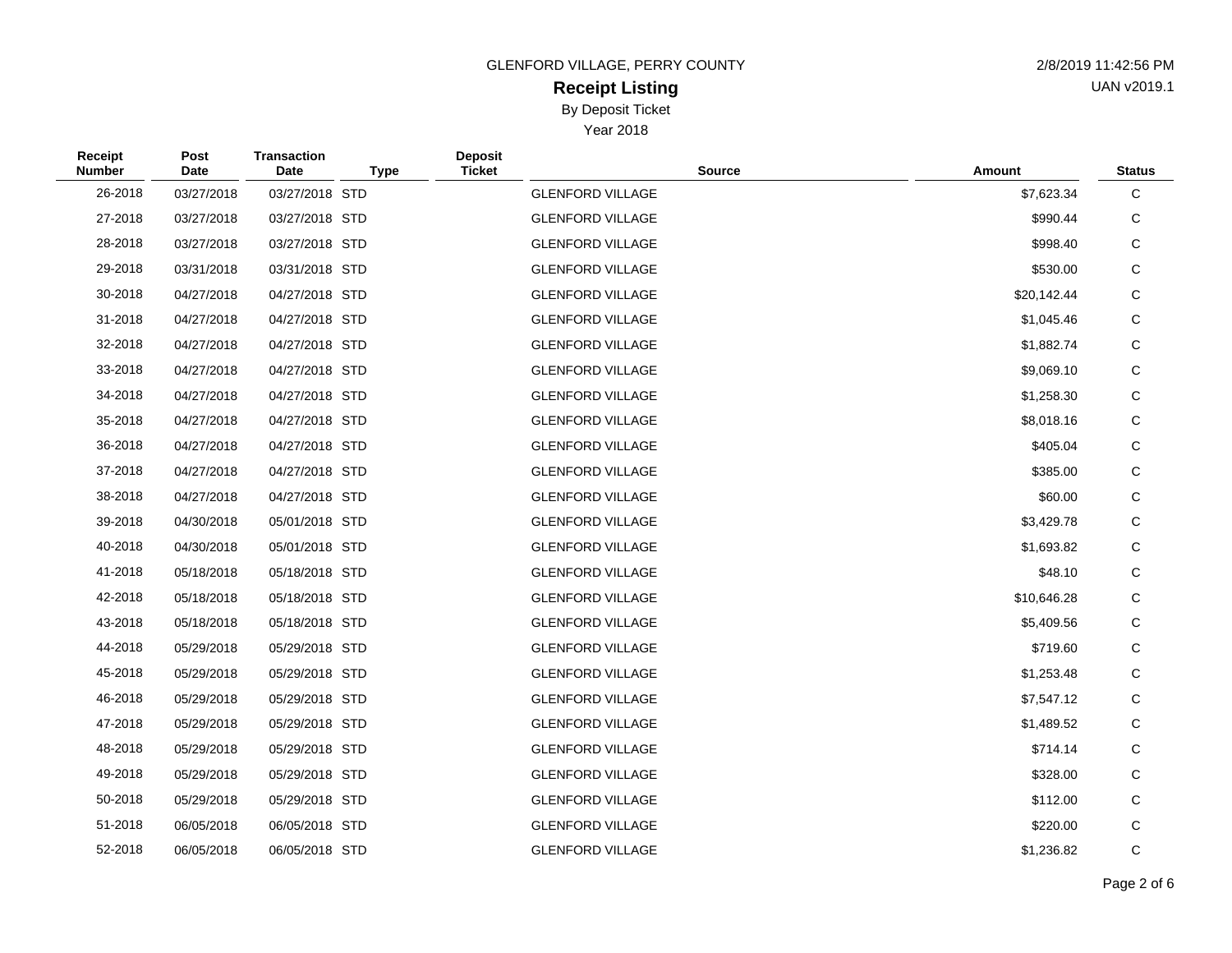GLENFORD VILLAGE, PERRY COUNTY

## **Receipt Listing** By Deposit Ticket

Year 2018

| 2/8/2019 11:42:56 PM |
|----------------------|
| UAN v2019.1          |

| Receipt<br><b>Number</b> | Post<br><b>Date</b> | <b>Transaction</b><br><b>Date</b> | <b>Type</b> | <b>Deposit</b><br><b>Ticket</b> | <b>Source</b>           | Amount      | <b>Status</b> |
|--------------------------|---------------------|-----------------------------------|-------------|---------------------------------|-------------------------|-------------|---------------|
| 53-2018                  | 06/19/2018          | 06/19/2018 STD                    |             |                                 | <b>GLENFORD VILLAGE</b> | \$5,885.56  | $\mathbf C$   |
| 54-2018                  | 06/19/2018          | 06/19/2018 STD                    |             |                                 | <b>GLENFORD VILLAGE</b> | \$1,122.50  | C             |
| 55-2018                  | 06/19/2018          | 06/19/2018 STD                    |             |                                 | <b>GLENFORD VILLAGE</b> | \$8,209.24  | C             |
| 56-2018                  | 06/19/2018          | 06/19/2018 STD                    |             |                                 | <b>GLENFORD VILLAGE</b> | \$1,066.86  | C             |
| 57-2018                  | 06/19/2018          | 06/19/2018 STD                    |             |                                 | <b>GLENFORD VILLAGE</b> | \$3,160.94  | C             |
| 58-2018                  | 06/26/2018          | 06/26/2018 STD                    |             |                                 | <b>GLENFORD VILLAGE</b> | \$3,744.14  | C             |
| 59-2018                  | 06/26/2018          | 06/26/2018 STD                    |             |                                 | <b>GLENFORD VILLAGE</b> | \$272.76    | $\mathbf C$   |
| 60-2018                  | 06/26/2018          | 06/26/2018 STD                    |             |                                 | <b>GLENFORD VILLAGE</b> | \$1,260.74  | C             |
| 61-2018                  | 07/07/2018          | 07/07/2018 STD                    |             |                                 | <b>GLENFORD VILLAGE</b> | \$1,022.16  | C             |
| 62-2018                  | 07/07/2018          | 07/07/2018 STD                    |             |                                 | <b>GLENFORD VILLAGE</b> | \$5,177.48  | C             |
| 63-2018                  | 07/07/2018          | 07/07/2018 STD                    |             |                                 | <b>GLENFORD VILLAGE</b> | \$472.70    | $\mathbf C$   |
| 64-2018                  | 07/24/2018          | 07/24/2018 STD                    |             |                                 | <b>GLENFORD VILLAGE</b> | \$80.00     | $\mathsf C$   |
| 65-2018                  | 07/24/2018          | 07/24/2018 STD                    |             |                                 | <b>GLENFORD VILLAGE</b> | \$4,050.54  | C             |
| 66-2018                  | 07/24/2018          | 07/24/2018 STD                    |             |                                 | <b>GLENFORD VILLAGE</b> | \$12,767.26 | C             |
| 67-2018                  | 07/24/2018          | 07/24/2018 STD                    |             |                                 | <b>GLENFORD VILLAGE</b> | \$1,499.42  | C             |
| 68-2018                  | 07/31/2018          | 07/31/2018 STD                    |             |                                 | <b>GLENFORD VILLAGE</b> | \$1,224.74  | C             |
| 69-2018                  | 07/31/2018          | 07/31/2018 STD                    |             |                                 | <b>GLENFORD VILLAGE</b> | \$1,235.86  | $\mathbf C$   |
| 70-2018                  | 07/31/2018          | 07/31/2018 STD                    |             |                                 | <b>GLENFORD VILLAGE</b> | \$828.62    | C             |
| 71-2018                  | 08/21/2018          | 08/21/2018 STD                    |             |                                 | <b>GLENFORD VILLAGE</b> | \$10,138.80 | C             |
| 72-2018                  | 08/21/2018          | 08/21/2018 STD                    |             |                                 | <b>GLENFORD VILLAGE</b> | \$406.80    | $\mathbf C$   |
| 73-2018                  | 08/21/2018          | 08/21/2018 STD                    |             |                                 | <b>GLENFORD VILLAGE</b> | \$4,819.52  | C             |
| 74-2018                  | 08/21/2018          | 08/21/2018 STD                    |             |                                 | <b>GLENFORD VILLAGE</b> | \$6,611.02  | C             |
| 75-2018                  | 08/21/2018          | 08/21/2018 STD                    |             |                                 | <b>GLENFORD VILLAGE</b> | \$12,365.42 | $\mathbf C$   |
| 76-2018                  | 08/24/2018          | 08/24/2018 STD                    |             |                                 | <b>GLENFORD VILLAGE</b> | \$1,176.00  | C             |
| 77-2018                  | 08/28/2018          | 08/28/2018 STD                    |             |                                 | <b>GLENFORD VILLAGE</b> | \$1,064.34  | C             |
| 78-2018                  | 08/28/2018          | 08/28/2018 STD                    |             |                                 | <b>GLENFORD VILLAGE</b> | \$1,289.40  | C             |
| 79-2018                  | 08/31/2018          | 08/31/2018 STD                    |             |                                 | <b>GLENFORD VILLAGE</b> | \$965.80    | C             |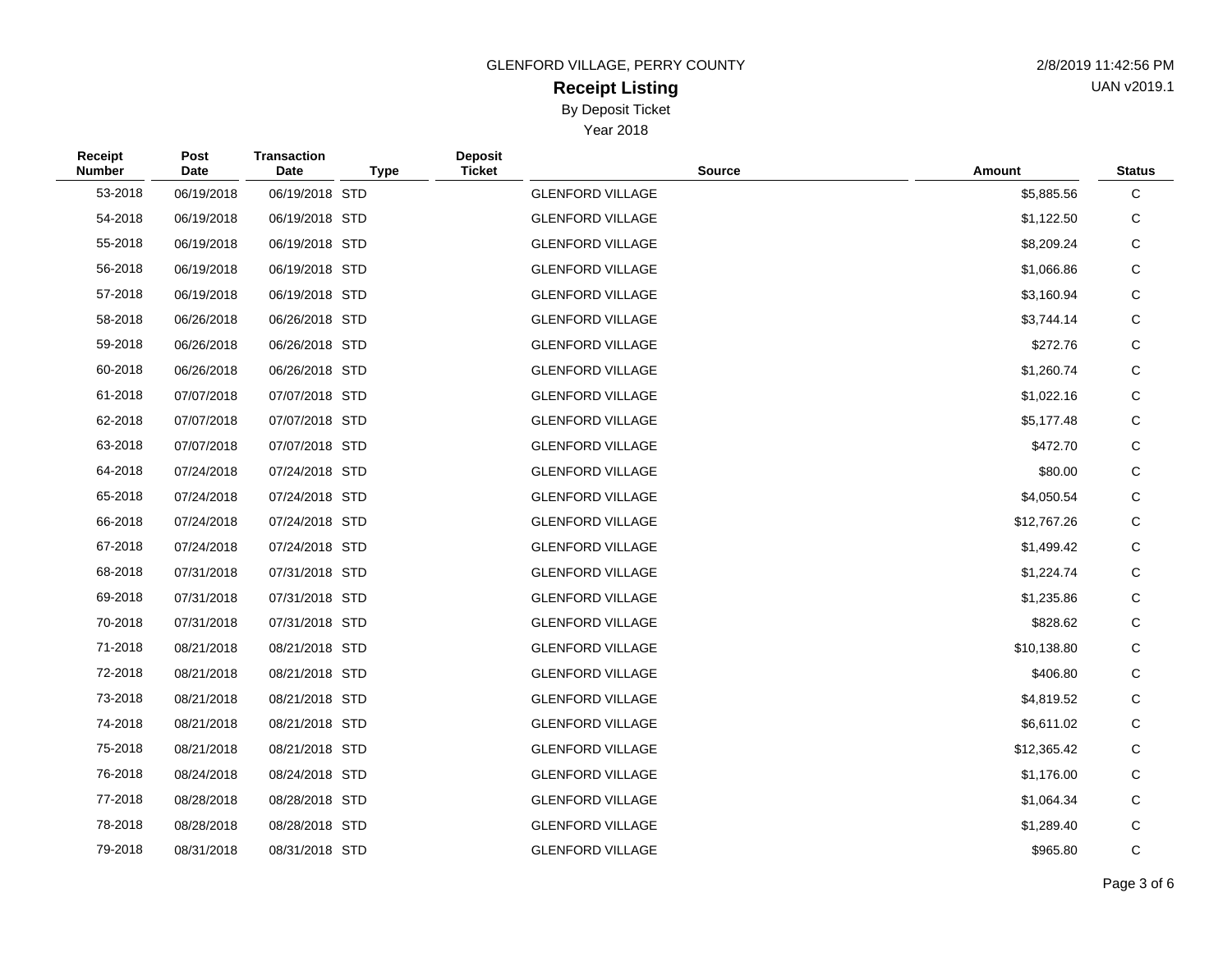GLENFORD VILLAGE, PERRY COUNTY 2/8/2019 11:42:56 PM

# **Receipt Listing** By Deposit Ticket

Year 2018

| 2/8/2019 11:42:56 PM |
|----------------------|
| UAN v2019.1          |

| Receipt<br><b>Number</b> | Post<br>Date | <b>Transaction</b><br>Date | <b>Type</b>          | <b>Deposit</b><br><b>Ticket</b> | <b>Source</b>           | Amount      | <b>Status</b> |
|--------------------------|--------------|----------------------------|----------------------|---------------------------------|-------------------------|-------------|---------------|
| 80-2018                  | 09/18/2018   | 09/18/2018 STD             |                      |                                 | <b>GLENFORD VILLAGE</b> | \$160.00    | C             |
| 81-2018                  | 09/18/2018   | 09/18/2018 STD             |                      |                                 | <b>GLENFORD VILLAGE</b> | \$7,153.32  | C             |
| 81-2018                  | 09/28/2018   | 10/02/2018 STD             |                      |                                 | <b>GLENFORD VILLAGE</b> | $-$ \$92.63 | $\mathsf C$   |
| 81-2018                  | 09/28/2018   |                            | 10/02/2018 NEG. ADJ. |                                 | <b>GLENFORD VILLAGE</b> | $-$ \$92.63 | C             |
| 82-2018                  | 09/18/2018   | 09/18/2018 STD             |                      |                                 | <b>GLENFORD VILLAGE</b> | \$160.00    | $\mathsf C$   |
| 83-2018                  | 09/18/2018   | 09/18/2018 STD             |                      |                                 | <b>GLENFORD VILLAGE</b> | \$4,262.42  | C             |
| 84-2018                  | 09/18/2018   | 09/18/2018 STD             |                      |                                 | <b>GLENFORD VILLAGE</b> | \$1,019.76  | $\mathsf C$   |
| 85-2018                  | 09/18/2018   | 09/18/2018 STD             |                      |                                 | <b>GLENFORD VILLAGE</b> | \$2,789.60  | C             |
| 86-2018                  | 09/25/2018   | 09/25/2018 STD             |                      |                                 | <b>GLENFORD VILLAGE</b> | \$1,876.82  | $\mathsf C$   |
| 87-2018                  | 09/25/2018   | 09/25/2018 STD             |                      |                                 | <b>GLENFORD VILLAGE</b> | \$1,094.14  | C             |
| 88-2018                  | 09/25/2018   | 09/25/2018 STD             |                      |                                 | <b>GLENFORD VILLAGE</b> | \$5,885.70  | $\mathsf C$   |
| 88-2018                  | 10/05/2018   | 10/13/2018 STD             |                      |                                 | <b>GLENFORD VILLAGE</b> | $-$ \$81.50 | C             |
| 88-2018                  | 10/05/2018   |                            | 10/13/2018 NEG. ADJ. |                                 | <b>GLENFORD VILLAGE</b> | $-$ \$81.50 | $\mathsf C$   |
| 89-2018                  | 10/02/2018   | 10/02/2018 STD             |                      |                                 | <b>GLENFORD VILLAGE</b> | \$184.90    | C             |
| 90-2018                  | 10/02/2018   | 10/02/2018 STD             |                      |                                 | <b>GLENFORD VILLAGE</b> | \$260.00    | C             |
| 91-2018                  | 10/13/2018   | 10/13/2018 STD             |                      |                                 | <b>GLENFORD VILLAGE</b> | \$1,037.66  | C             |
| 92-2018                  | 10/13/2018   | 10/13/2018 STD             |                      |                                 | <b>GLENFORD VILLAGE</b> | \$2,182.26  | $\mathsf C$   |
| 93-2018                  | 10/13/2018   | 10/13/2018 STD             |                      |                                 | <b>GLENFORD VILLAGE</b> | \$450.00    | $\mathsf C$   |
| 93-2018                  | 10/13/2018   | 11/20/2018 STD             |                      |                                 | <b>GLENFORD VILLAGE</b> | \$30.00     | C             |
| 93-2018                  | 10/13/2018   | 11/20/2018 POS. ADJ.       |                      |                                 | <b>GLENFORD VILLAGE</b> | \$30.00     | C             |
| 94-2018                  | 10/13/2018   | 10/13/2018 STD             |                      |                                 | <b>GLENFORD VILLAGE</b> | \$6,253.98  | C             |
| 95-2018                  | 10/13/2018   | 10/13/2018 STD             |                      |                                 | <b>GLENFORD VILLAGE</b> | \$233.00    | $\mathsf C$   |
| 96-2018                  | 10/23/2018   | 10/23/2018 STD             |                      |                                 | <b>GLENFORD VILLAGE</b> | \$4,934.72  | C             |
| 97-2018                  | 10/23/2018   | 10/23/2018 STD             |                      |                                 | <b>GLENFORD VILLAGE</b> | \$1,054.72  | C             |
| 98-2018                  | 10/23/2018   | 10/23/2018 STD             |                      |                                 | <b>GLENFORD VILLAGE</b> | \$287.16    | C             |
| 99-2018                  | 10/23/2018   | 10/23/2018 STD             |                      |                                 | <b>GLENFORD VILLAGE</b> | \$3,280.18  | C             |
| 100-2018                 | 10/30/2018   | 10/30/2018 STD             |                      |                                 | <b>GLENFORD VILLAGE</b> | \$5,164.66  | $\mathsf{C}$  |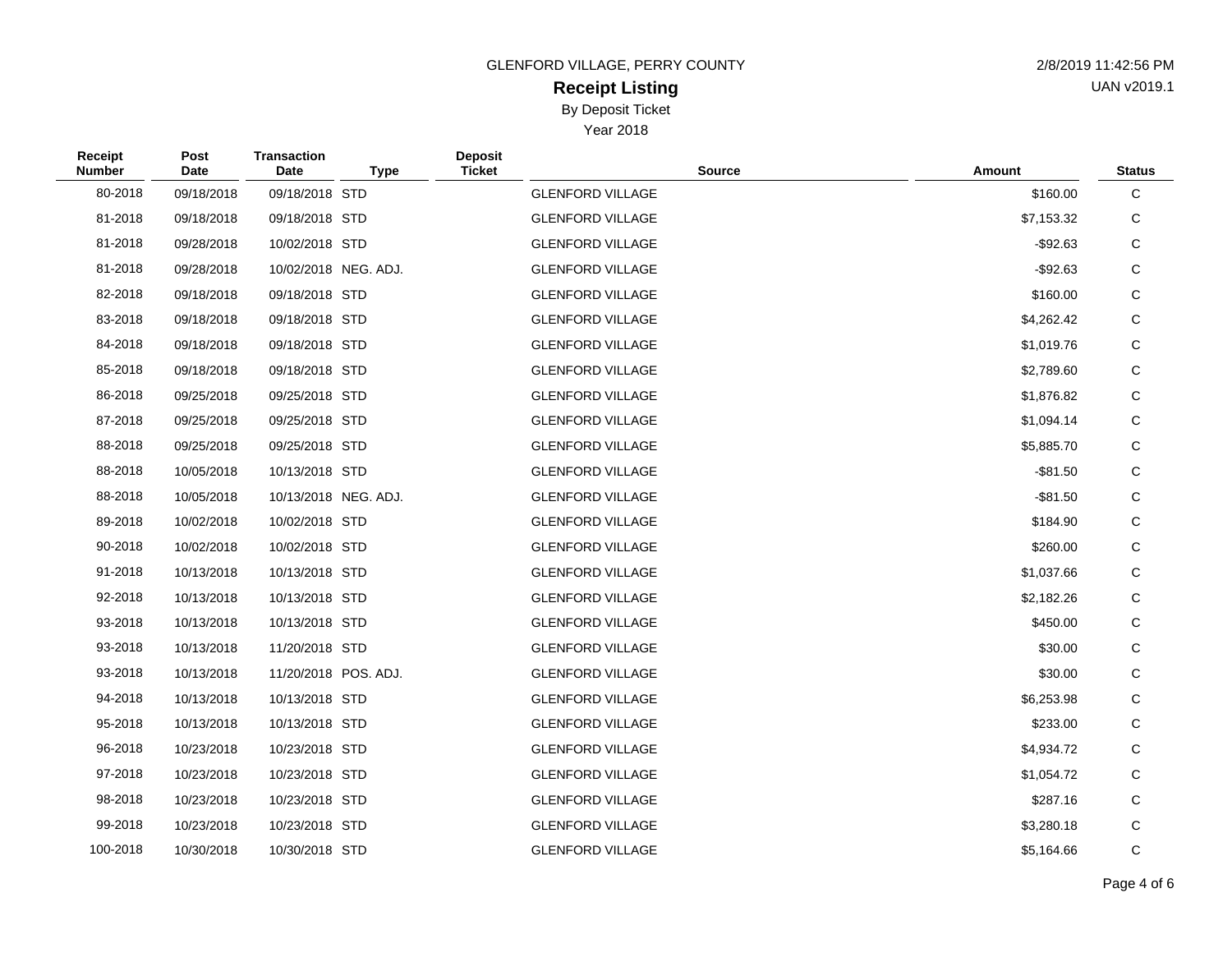GLENFORD VILLAGE, PERRY COUNTY

# **Receipt Listing** By Deposit Ticket

Year 2018

| 2/8/2019 11:42:56 PM |
|----------------------|
| UAN v2019.1          |

| Receipt<br><b>Number</b> | Post<br><b>Date</b> | <b>Transaction</b><br>Date | <b>Type</b> | <b>Deposit</b><br><b>Ticket</b> | <b>Source</b>           | Amount     | <b>Status</b> |
|--------------------------|---------------------|----------------------------|-------------|---------------------------------|-------------------------|------------|---------------|
| 101-2018                 | 10/30/2018          | 10/30/2018 STD             |             |                                 | <b>GLENFORD VILLAGE</b> | \$1,266.70 | C             |
| 102-2018                 | 11/20/2018          | 11/20/2018 STD             |             |                                 | <b>GLENFORD VILLAGE</b> | \$6,076.86 | С             |
| 103-2018                 | 11/20/2018          | 11/20/2018 STD             |             |                                 | <b>GLENFORD VILLAGE</b> | \$100.00   | C             |
| 104-2018                 | 11/20/2018          | 11/20/2018 STD             |             |                                 | <b>GLENFORD VILLAGE</b> | \$6,150.90 | С             |
| 105-2018                 | 11/20/2018          | 11/20/2018 STD             |             |                                 | <b>GLENFORD VILLAGE</b> | \$1,213.14 | $\mathsf C$   |
| 106-2018                 | 11/20/2018          | 11/20/2018 STD             |             |                                 | <b>GLENFORD VILLAGE</b> | \$5,226.16 | С             |
| 107-2018                 | 11/20/2018          | 11/20/2018 STD             |             |                                 | <b>GLENFORD VILLAGE</b> | \$1,010.02 | $\mathsf C$   |
| 108-2018                 | 11/20/2018          | 11/20/2018 STD             |             |                                 | <b>GLENFORD VILLAGE</b> | \$3,525.16 | С             |
| 109-2018                 | 11/30/2018          | 11/30/2018 STD             |             |                                 | <b>GLENFORD VILLAGE</b> | \$2,627.30 | C             |
| 110-2018                 | 11/30/2018          | 11/30/2018 STD             |             |                                 | <b>GLENFORD VILLAGE</b> | \$284.30   | С             |
| 111-2018                 | 11/30/2018          | 11/30/2018 STD             |             |                                 | <b>GLENFORD VILLAGE</b> | \$1,015.76 | $\mathsf C$   |
| 112-2018                 | 11/30/2018          | 11/30/2018 STD             |             |                                 | <b>GLENFORD VILLAGE</b> | \$400.00   | С             |
| 113-2018                 | 12/04/2018          | 12/04/2018 STD             |             |                                 | <b>GLENFORD VILLAGE</b> | \$4,944.60 | C             |
| 114-2018                 | 12/14/2018          | 12/14/2018 STD             |             |                                 | <b>GLENFORD VILLAGE</b> | \$7,863.50 | С             |
| 115-2018                 | 12/18/2018          | 12/18/2018 STD             |             |                                 | <b>GLENFORD VILLAGE</b> | \$1,731.26 | $\mathsf C$   |
| 116-2018                 | 12/18/2018          | 12/18/2018 STD             |             |                                 | <b>GLENFORD VILLAGE</b> | \$1,042.68 | С             |
| 117-2018                 | 11/30/2018          | 12/18/2018 STD             |             |                                 | <b>GLENFORD VILLAGE</b> | \$569.76   | C             |
| 118-2018                 | 12/21/2018          | 12/21/2018 STD             |             |                                 | <b>GLENFORD VILLAGE</b> | \$5,861.48 | С             |
| 119-2018                 | 12/21/2018          | 12/21/2018 STD             |             |                                 | <b>GLENFORD VILLAGE</b> | \$1,314.16 | С             |
| 120-2018                 | 12/28/2018          | 12/28/2018 STD             |             |                                 | <b>GLENFORD VILLAGE</b> | \$1,625.28 | $\mathsf C$   |
| 121-2018                 | 12/28/2018          | 12/28/2018 STD             |             |                                 | <b>GLENFORD VILLAGE</b> | \$627.44   | C             |
| 122-2018                 | 12/31/2018          | 12/31/2018 STD             |             |                                 | <b>GLENFORD VILLAGE</b> | \$3,995.98 | $\mathsf{C}$  |

Report Total: \$356,770.22